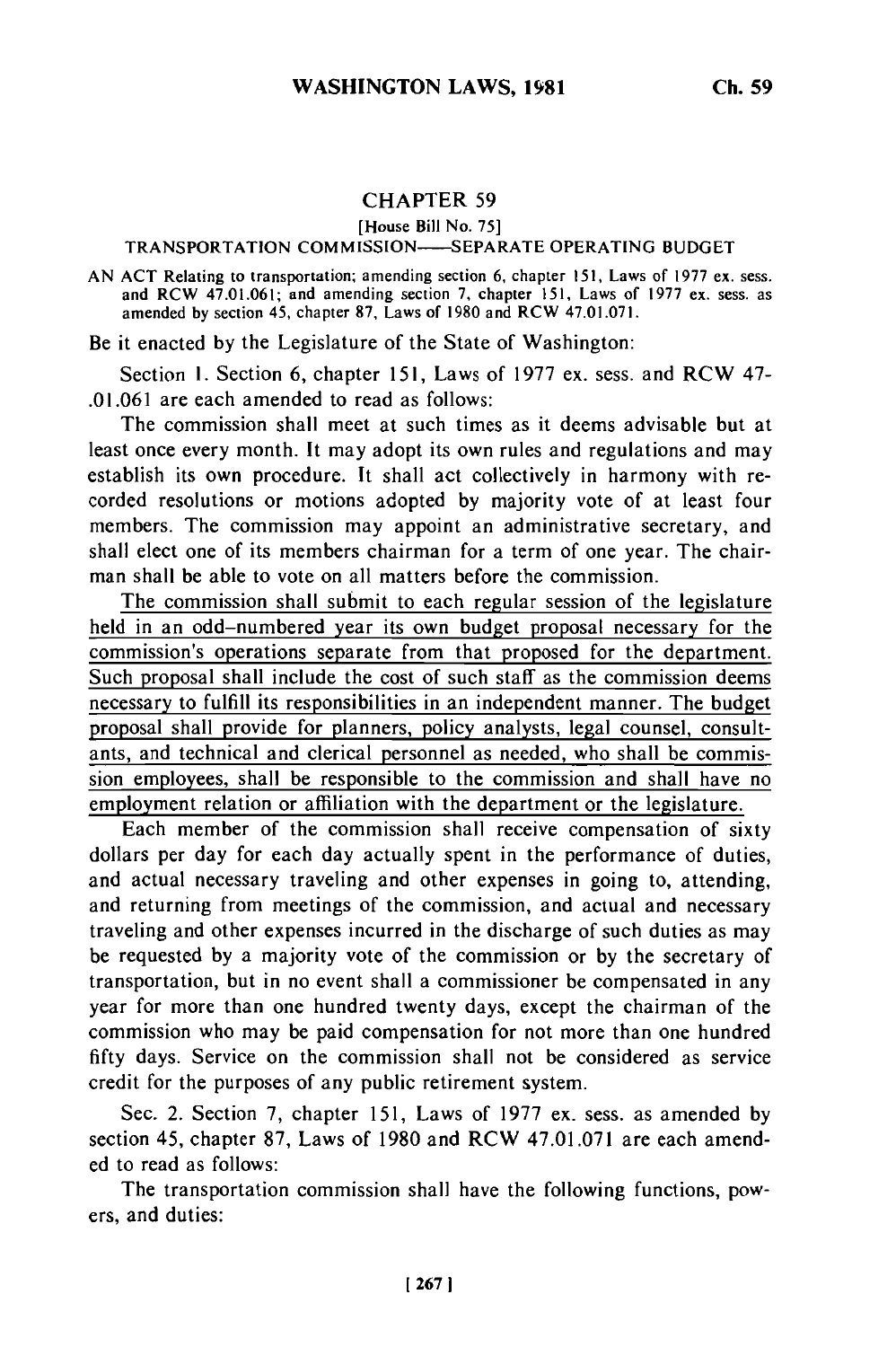**(1)** To propose policies to be adopted by the legislature designed to assure the development and maintenance of a comprehensive and balanced state-wide transportation system which will meet the needs of the people of this state for safe and efficient transportation services. Wherever appropriate the policies shall provide for the use of integrated, intermodal transportation systems to implement the social, economic, and environmental policies, goals, and objectives of the people of the state, and especially to conserve nonrenewable natural resources including land and energy. To this end the commission shall:

(a) Develop transportation policies which are based on the policies, goals, and objectives expressed and inherent in existing state laws;

(b) Inventory the adopted policies, goals, and objectives of the local and area-wide governmental bodies of the state and define the role of the state, regional, and local governments in determining transportation policies, in transportation planning, and in implementing the state transportation plan;

(c) Propose a transportation policy for the state, and after notice and public hearings, submit the proposal to the legislative transportation committee and the senate and house transportation committees by January 1, 1978, for consideration in the next legislative session;

(d) Establish a procedure for review and revision of the state transportation policy and for submission of proposed changes to the legislature;

(e) To integrate the state-wide transportation plan with the needs of the elderly and handicapped, and to coordinate federal and state programs directed at assisting local governments to answer such needs;

(2) To establish the policy of the department to be followed by the secretary on each of the following items:

(a) To provide for the effective coordination of state transportation planning with national transportation policy, state and local land use policies, and local and regional transportation plans and programs;

(b) To provide for public involvement in transportation designed to elicit the public's views both with respect to adequate transportation services and appropriate means of minimizing adverse social, economic, environmental, and energy impact of transportation programs;

(c) To provide for the administration of grants in aid and other financial assistance to counties and municipal corporations for transportation purposes;

(d) To provide for the management, sale, and lease of property or property rights owned by the department which are not required for transportation purposes;

(3) To direct the secretary to prepare and submit to the commission a comprehensive and balanced state-wide transportation plan which shall be based on the transportation policy adopted by the legislature and applicable state and federal laws. After public notice and hearings, the commission